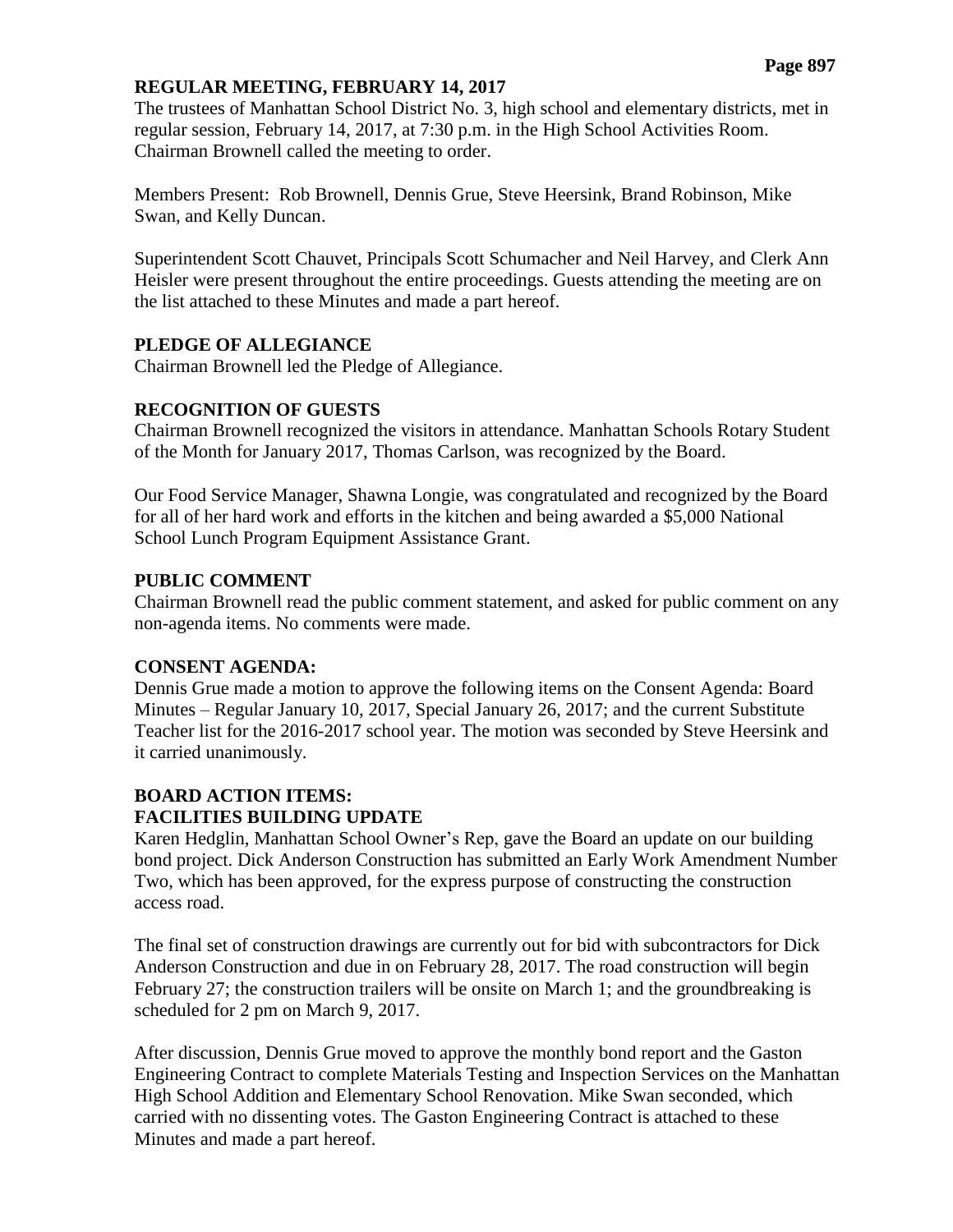### **PERSONNEL**

Steve Heersink made a motion to approve the following employments contracts for the 2016- 2017 school year, pending a successful background check: George Vossen – F/T Custodial helper, Lacey Thompson – F/T Custodial helper, and Michelle Mayo – 3/7 Elementary JH Teacher. Kelly Duncan seconded the motion and it carried with no dissenting votes.

Mike Swan made a motion to approve an employee request for an unpaid personal leave of absence received from Vickie Westervelt. The motion was seconded by Brand Robinson and it carried unanimously.

# **ANNUAL SCHOOL ELECTION – MAY 2, 2017**

The Annual School Election will be held on Tuesday, May 2, 2017. The two Trustees who are up for re-election are Mike Swan and Steve Heersink (HS Trustee only and must live in the Amsterdam School District No. 75). Nominating Petitions for the open positions must be filed with the District Clerk by March 23, 2017, in order for the candidate's name to appear on the ballot.

Dennis Grue made a motion to approve the following resolution:

BE IT RESOLVED, the Board of Trustees for Manhattan Elementary School District No. 3, Gallatin County, State of Montana, will hold the Annual Regular School Election on Tuesday, May 2, 2017, which date is not less than seventy (70) days after the passage of this resolution.

The election will be held by mail ballot conducted by the County Election Administrator with all qualified electors in Manhattan Elementary School District No. 3 participating.

The purpose of the election is to elect one (1) Trustee for a three year term from Manhattan School District No. 3.

Approval of additional levies to operate and maintain the General Fund for FY 2017-2018 in the Elementary School will also be requested.

If it is later determined that any portion of the election is not required, the Board of Trustees authorizes Ann Heisler, school district election administrator, to cancel that portion of the election in accordance with 13-1-304 and 20-3-313, MCA.

BE IT FURTHER RESOLVED, that the clerk of Manhattan School District No. 3 is hereby directed to notify the County Election Administrator the date of holding said election, and request her to close registration and to prepare and furnish election materials as required by law.

The Gallatin County Election Administrator is further instructed to submit a written mail ballot plan to the office of the Montana Secretary of State in a timely manner and to publish and post notice of the election in a manner and at the times required by law, and to appoint a sufficient number of judges and to conduct the election as required by law. Kelly Duncan seconded the motion, which carried unanimously.

Brand Robinson made a motion to approve the following resolution: BE IT RESOLVED, the Board of Trustees for Manhattan High School District No. 3, Gallatin County, State of Montana, will hold the Annual Regular School Election on Tuesday, May 2, 2017, which date is not less than seventy (70) days after the passage of this resolution.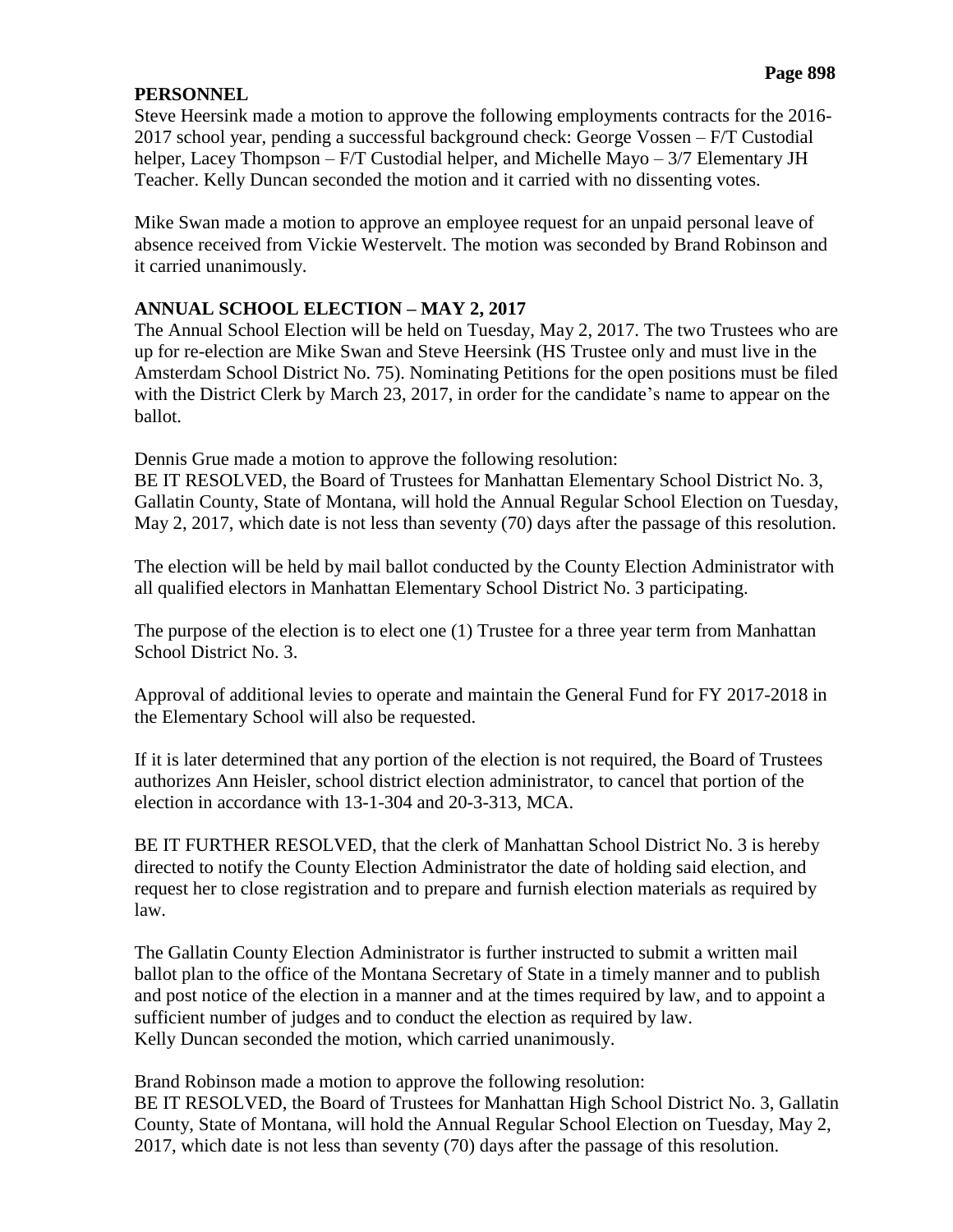The election will be held by mail ballot conducted by the County Election Administrator with all qualified electors in Manhattan High School District No. 3 participating.

The purpose of the election is to elect one (1) Trustee for a three-year term from Manhattan High School District No. 3 and residing in the Amsterdam School District No. 75.

Approval of additional levies to operate and maintain the General Fund for FY 2017-2018 in the High School will also be requested.

If it is later determined that any portion of the election is not required, the Board of Trustees authorizes Ann Heisler, school district election administrator, to cancel that portion of the election in accordance with 13-1-304 and 20-3-313, MCA.

BE IT FURTHER RESOLVED, that the clerk of Manhattan School District No. 3 is hereby directed to notify the County Election Administrator the date of holding said election, and request her to close registration and to prepare and furnish election materials as required by law.

The Gallatin County Election Administrator is further instructed to submit a written mail ballot plan to the office of the Montana Secretary of State in a timely manner and to publish and post notice of the election in a manner and at the times required by law, and to appoint a sufficient number of judges and to conduct the election as required by law. Steve Heersink seconded the motion, which carried unanimously.

# **BOARD POLICY UPDATES –**  $3^{RD}$  **READING**

The Board held a  $3<sup>rd</sup>$  Reading on the following policies:

New Policies – 7225 Crowd Funding; 8205 Meal Charge Policy; 8210 Procurement Policy for School Food Purchases. Revised Policies – 2510 School Wellness. Steve Heersink moved to approve the new and revised Board Policies as presented. The motion was seconded by Mike Swan and it carried with no dissenting votes. The approved policies 7225, 8205, 8210, and 2510 are attached to these Minutes and made a part hereof.

### **APPROVE 2017-2018 CALENDAR PROPOSAL**

After discussion, Steve Heersink made a motion to approve the 2017-2018 School Calendar as presented. Kelly Duncan seconded the motion, which carried unanimously. The approved 2017-2018 School Calendar is attached to these Minutes and made a part hereof.

# **BOARD INFORMATION ITEMS:**

### **SPRING ENROLLMENT COUNT**

On the OPI Spring enrollment count date of February 6, 2017, the Elementary School K-6<sup>th</sup> grade had 300 students; the Junior High School  $7<sup>th</sup>$  -8<sup>th</sup> grade had 140 students; and the High School had 237 students.

# **PRINCIPALS' REPORT**

Principals Scott Schumacher and Neil Harvey updated the Board on recent and upcoming events in each of their schools, as well as the projects they have been working on.

### **SUPERINTENDENT'S REPORT**

Superintendent Chauvet gave a report to the Board on the following topics:

1. There are several upcoming school events and everyone was encouraged to attend – February 24 – PTO Bingo Chili; March 2 – Beef Assembly; March 15 – Kitten Beat;